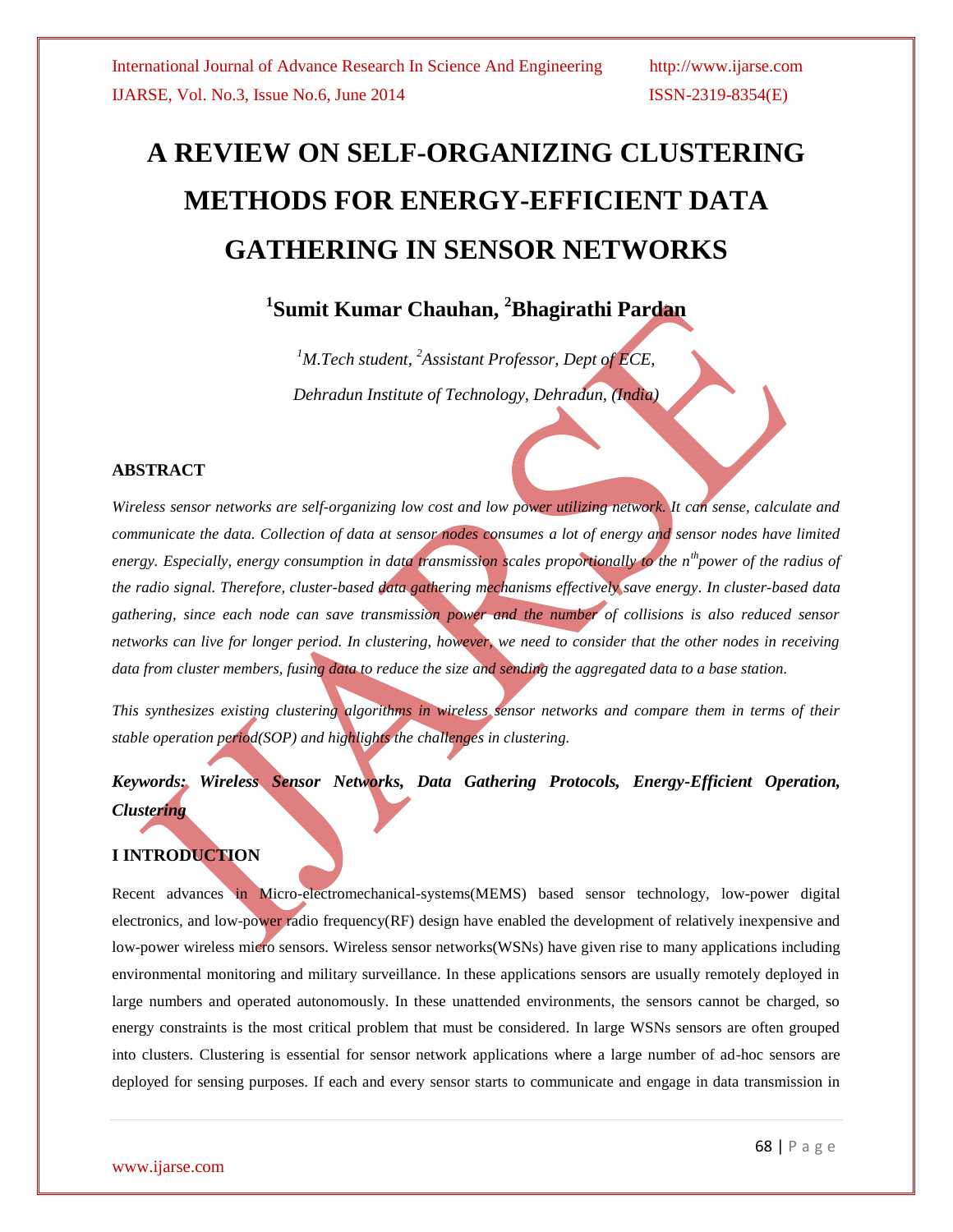the network, great data congestion and collisions will be experienced. This will drain energy quickly from the sensor network. Clustering is a method used to overcome these issues.



**Figure 1 : Sensor Network**

In Clustered networks, some sensors are elected as Cluster-Heads(CHs) for each cluster created. Sensor nodes in each cluster transmit their data to the respective CH and the CH aggregates data and forwards them to central Base-Station (BS). Clustering facilitates efficient utilization of limited energy of sensor nodes and hence extends network lifetime. Although sensor nodes in clusters transmit messages over a short distance(within clusters), more energy is drained from CHs due to message transmission over long distances(CHs to the base station) compared to other sensor nodes in the cluster periodic re-election of CHs within clusters based on their residual energy is possible solution to balance the power consumption of each cluster. Clustering increases the efficiency of data transmission by reducing the number of sensors attempting to transmit data to the base station. Aggregating data at CHs via in intra-cluster communication also helps in eradicating data duplication. Clustering is proposed because of its network scalability, energy saving and network topology stability. Clustering scheme reduce the communication overheads among the sensor nodes.

# **II CHALLENGES FOR CLUSTERING ALGORITHMS [1]**

Clustering schemes play an important role in WSN; these can effectively improve the network performance. There are several key limitations in WSNs that clustering schemes must consider:

- **a) Limited Energy: Wireless** sensor nodes are small size battery operated sensors, so they have limited energy storage. It is not practicable to recharge or replace their batteries after exhaustion. The clustering algorithms are more energy-efficient compared to the direct routing algorithms. This can be achieved by balancing the energy consumption in sensor nodes by optimizing the cluster formation, periodically reelecting CHs based on their residual energy and efficient intra-cluster and inter-cluster communication.
- **b) Network Lifetime :**The energy limitation on nodes results in a limited network lifetime for nodes in a network. Clustering schemes help to prolong the network lifetime of WSNs by reducing the energy usage in the communication within and outside clusters.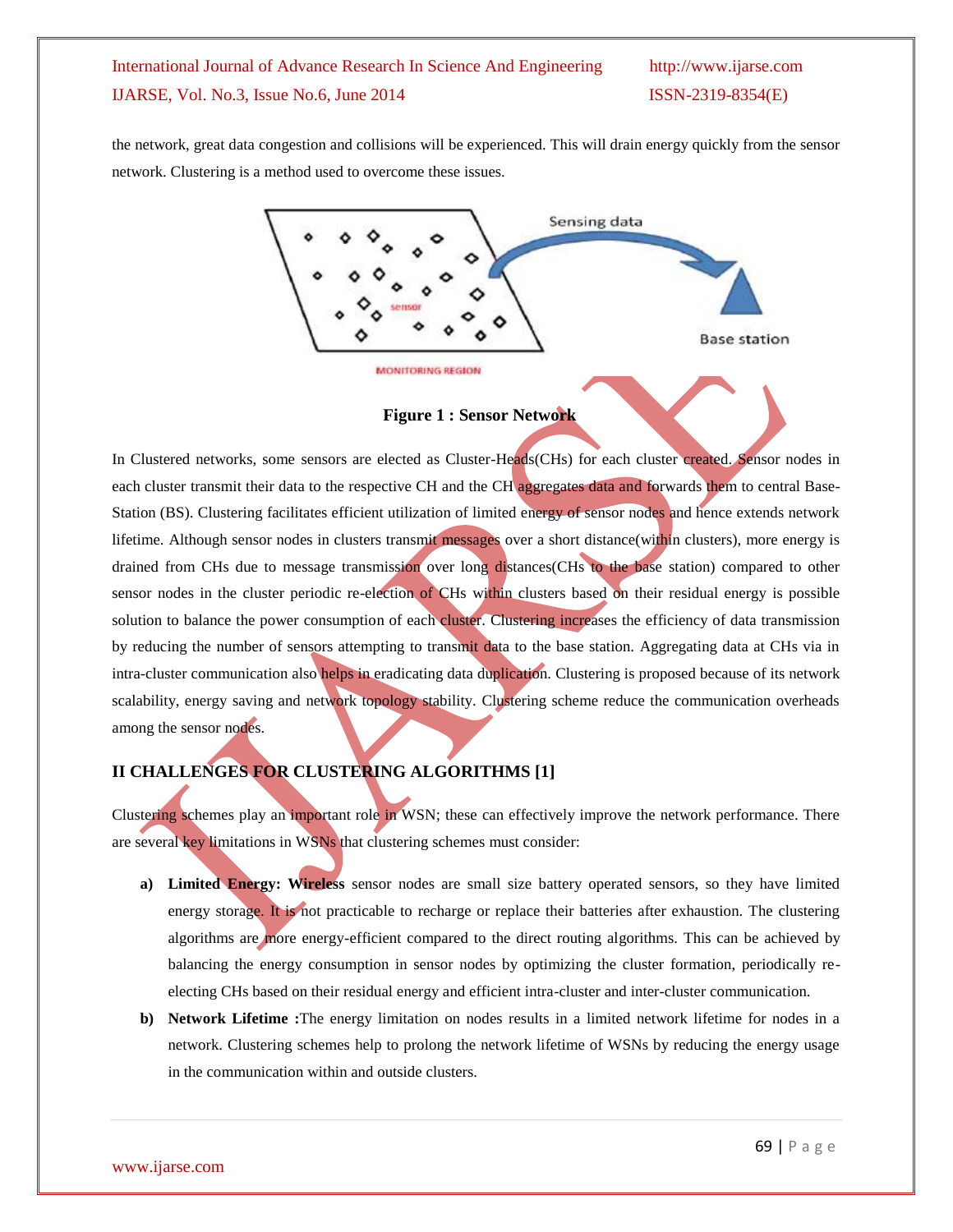- **c) Limited Abilities :**The small physical size and small amount of stored energy in a sensor node limits many of the abilities of nodes in terms of processing, memory, storage and communication.
- **d) Secure Communication :**The ability of a WSN to provide secure communication is ever more important when considering these networks for military applications. The self-organization of a network has a huge dependence on the application, it is required for,An establishment of secure and energy efficient intracluster and inter-cluster communication is one of the important challenges in designing clustering algorithms since these tiny nodes when deployed are unattended to in most cases.
- **e) Quality of Service(QoS) :** From an overall network standpoint, we can look at QoS requirements in WSNs. Many of these requirements are application dependent such as acceptable delay and packet loss tolerance, etc.

#### **III CLUSTERING PROCESS**

There are two main steps in clustering, which are CH selection and cluster formation. CH selection could be classified into three types, centralization by the BS, decentralization by the sensor nodes or hybrid selection by some information provided by the BS and some by the nodes themselves.

#### **3.1 The Main Concerns in Selecting CH<sup>S</sup> Are:**

Distance between CHs and the BS to ensure that CHs are not too far from the BS, making inter-cluster communication or communication between CH and BS expensive Uniform CH distribution so that CHs are not cluttered. Cluttered CHs can cause long distance between non-CH nodes and their corresponding CH. In other words causing high energy consumption for intra-cluster communication CHs perform extra tasks for WSNs such as: data aggregation and forwarding therefore energy at the CHs might be depleted quickly. CH re-selection or rotation is another concern in clustering. In reselecting a CH, one must consider how much overhead in terms of energy consumption and time it takes. Residual Energy in a sensor node to be elected as a CH.

**Time delay:** how long it takes to select a CH and to form a cluster. This parameter could mean the communication disruption during that period.

#### **3.2 The Main Concerns in Joining a CH For A Sensor Node Are:**

Distance between a node and a CH. This is often presented as signal strength between CHs and the node itself. Number of hops from a node to its CH

**Cluster size:** the decision whether or not a node joins a cluster also depends on the size of a cluster. The number of nodes in a cluster represents the accumulated energy in a cluster and also extra energy consumption for the CH to serve its cluster.

### **IV CLUSTERING ALGORITHMS FOR WIRELESS SENSOR NETWORKS**

### **4.1 Low-Energy Adaptive Clustering Hierarchy(LEACH) [2]**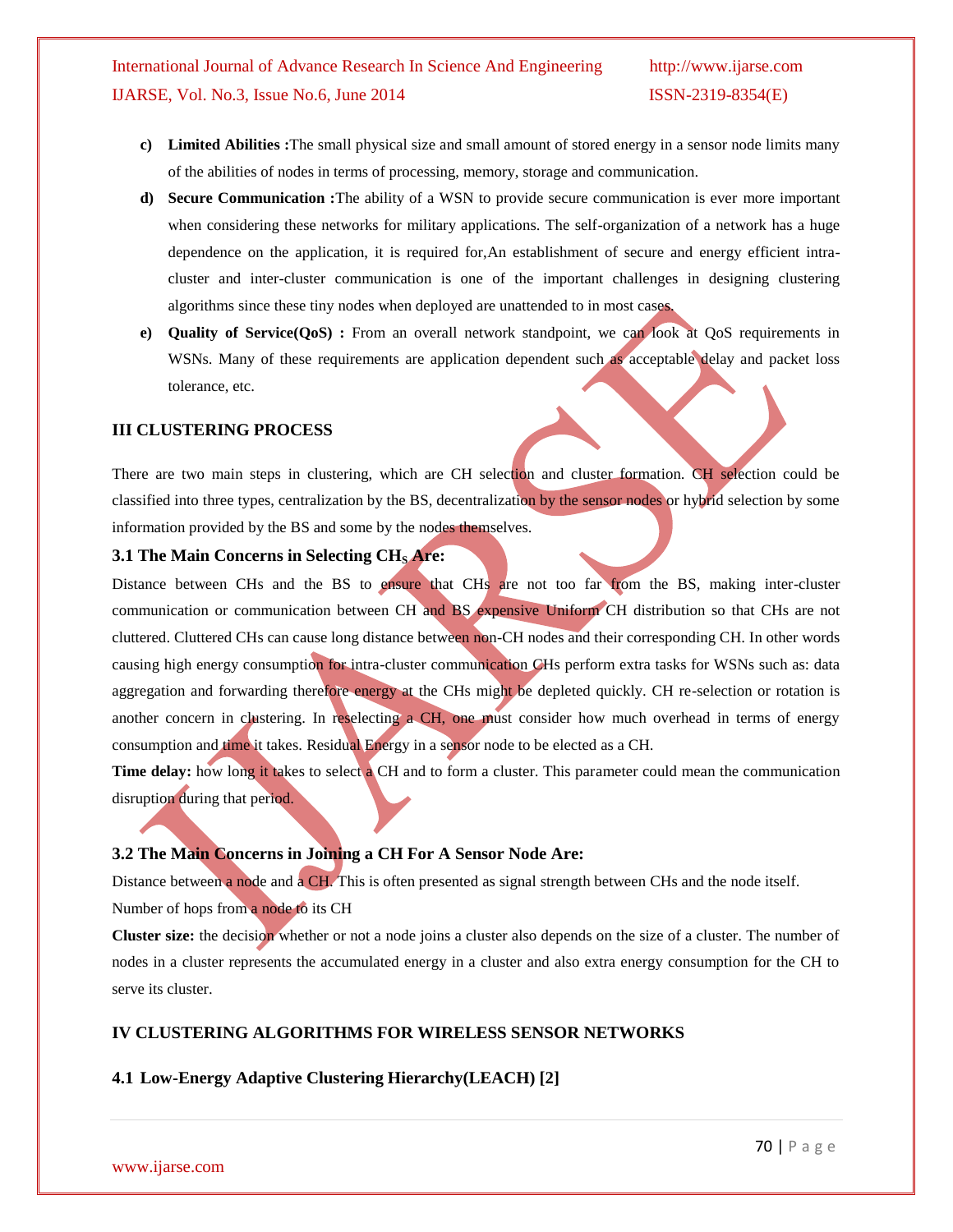LEACH is a protocol architecture for sensor networks that combines the ideas of energy efficient cluster-based routing and media access together with application specific data-aggregation to achieve good performance in terms of system lifetime, latency and application perceived quality. The operation of LEACH is divided into rounds. Each round begins with a set-up phase when the clusters are organized, followed by a steady-state phase when data are transferred from the nodes to the cluster head and on to the BS, as shown in fig 2.



# **Fig 2: Time line showing LEACH operation. Adaptive clusters are formed during the set-up Phase and data transfers occur during the steady-state phase**

LEACH forms clusters by using a distributed algorithm, where nodes make autonomous decisions without any centralized control.

# **4.2 Hybrid Energy-Efficient Distributed Clustering (HEED) [3]**

HEED considers a hybrid of energy and communication cost when selecting cluster heads. Unlike LEACH, it does not select cluster heads randomly. Only sensor nodes that have a high residual energy can become cluster heads.

In HEED residual energy is used as a primary parameter to probabilistically select an initial set of cluster heads, and the secondary parameter ,intra-cluster communication cost, to "break ties" among them.

The secondary clustering parameter, intra-cluster communication cost, is a function of

1) Cluster properties, such as cluster size, and

2) Whether or not variable power levels are permissible for intra-cluster communication.

If the power level used for intra-cluster communication is fixed for all nodes, then the cost can be proportional to

1) node degree, if the requirement is to distribute load among cluster heads, or

2) 1 /node degree , if the requirement is to create dense clusters.

This means that a node joins the cluster head with minimum degree to distribute cluster head load (possibly at the expense of increased interference and reduced spatial reuse), or joins the one with maximum to create dense clusters. We use the terms minimum degree cost and maximum degree cost to denote these cost types. Observe that intercluster communication is not incorporated in the cost function since local information is insufficient in this case.

# **4.3 Multihop Routing Protocol With Unequal Clustering (MRPUC) [4]**

This method creates unequal size clusters in sensor network to avoid hot-spot problem, which arises near basestation area, when multi-hop data transmission protocol is used.

MRPUC uses many measures to balance the energy of nodes.

First, it selects the nodes with more residual energy as cluster heads, and clusters closer to the base station have smaller sizes to preserve some energy during intra-cluster communication for inter-cluster packets forwarding.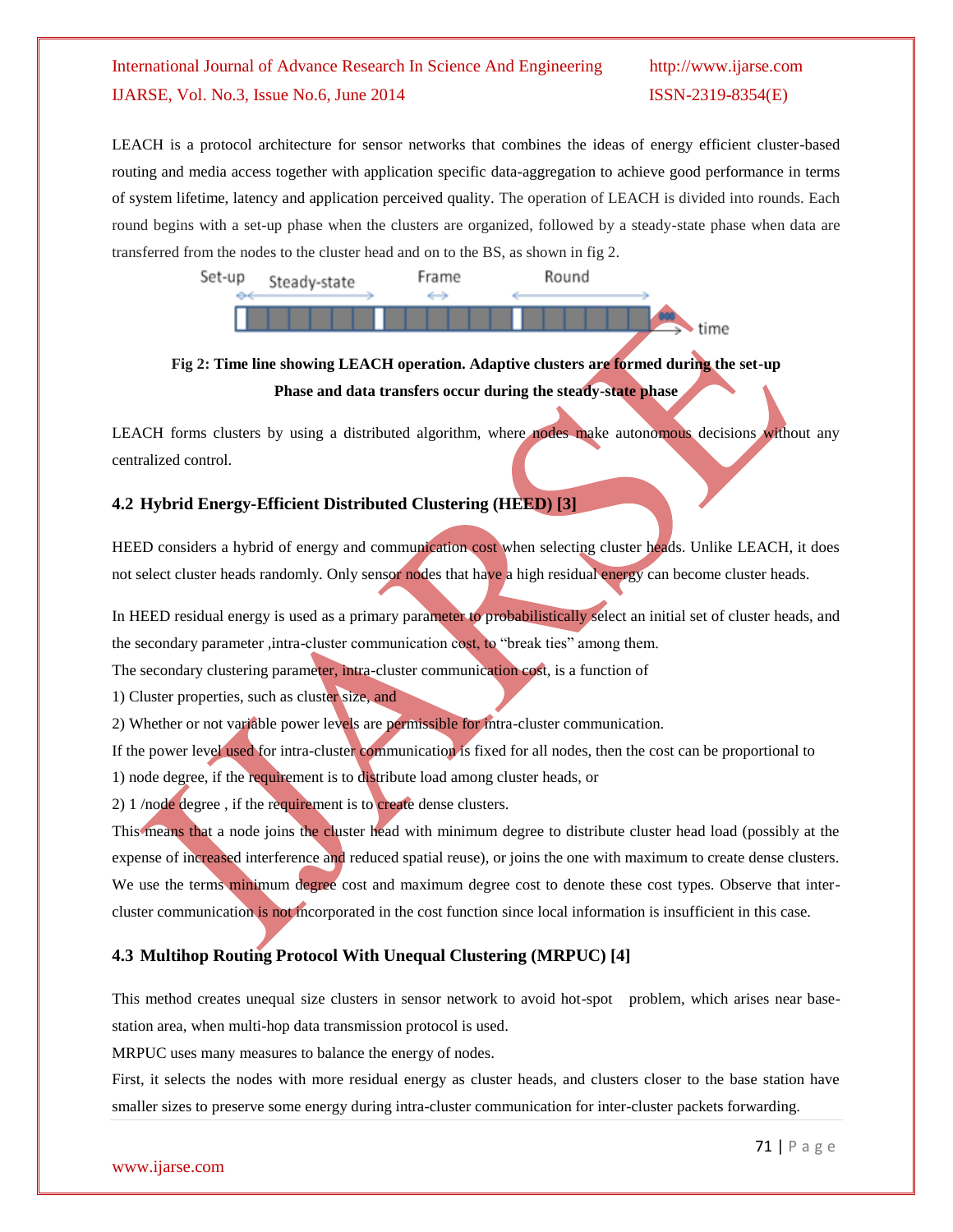Second, when regular nodes join clusters, they consider not only the distance to cluster heads but also the residual energy of cluster heads.

#### **4.4 An Energy-Efficient Unequal Clustering Mechanism For Wireless Sensor Networks(EEUC) [7]**

This method of unequal clustering wisely cluster the network into unequal size clusters. EEUC is a distributed competitive algorithm, cluster heads here are selected by localized competition, which is unlike LEACH, and there is no iteration, which differs it from HEED. The node's competition range decreases as node's distance from the base station decreases. This results in clusters closer to the base station have smaller cluster sizes, thus these small size clusters will consume lower energy during the intra-cluster data processing, and can preserve some more energy for the inter-cluster relay traffic.

EEUC is a distributed clustering algorithm, where cluster head selection is based on residual energy of each node. The algorithm begins with the selection of several tentative cluster heads to compete for final cluster heads. Every node becomes a tentative cluster head with the same probability T which is a predefined threshold. Other nodes stay in sleep mode until the cluster head selection process ends. Suppose node i becomes a tentative cluster head, i has a competition range  $R_{\text{comp}}$ , this competition range is a function of its distance from the base station.

### **4.4 Energy Efficient Clustering (EC) [6]**

To address the hot-spot issue, UCR, EEUC, MRPUC, EEDUC and UCS propose using multi-hop routes to the sink and conclude that cluster sizes should be smaller as clusters approach the sink. The small size clusters near the sink region is to compensate for the inter-cluster energy consumption by reducing the intra cluster energy consumption with smaller cluster sizes.

Unequal Clustering techniques which we discussed in last two sections have some deficiencies. For example both MRPUC and EEUC assume network-wide announcements during cluster formation process.However; such an assumption not only reduces energy efficiency, but also limits the applicability to small-scale networks only.

EC algorithm focuses on balancing energy consumption within the network and also avoid network wide broadcasting of control packets.

| w | Rs | ч. |  |  |  |
|---|----|----|--|--|--|
|---|----|----|--|--|--|

×



# **Figure 3: Network Is Divided Into Rectangular Region**

 $\sigma$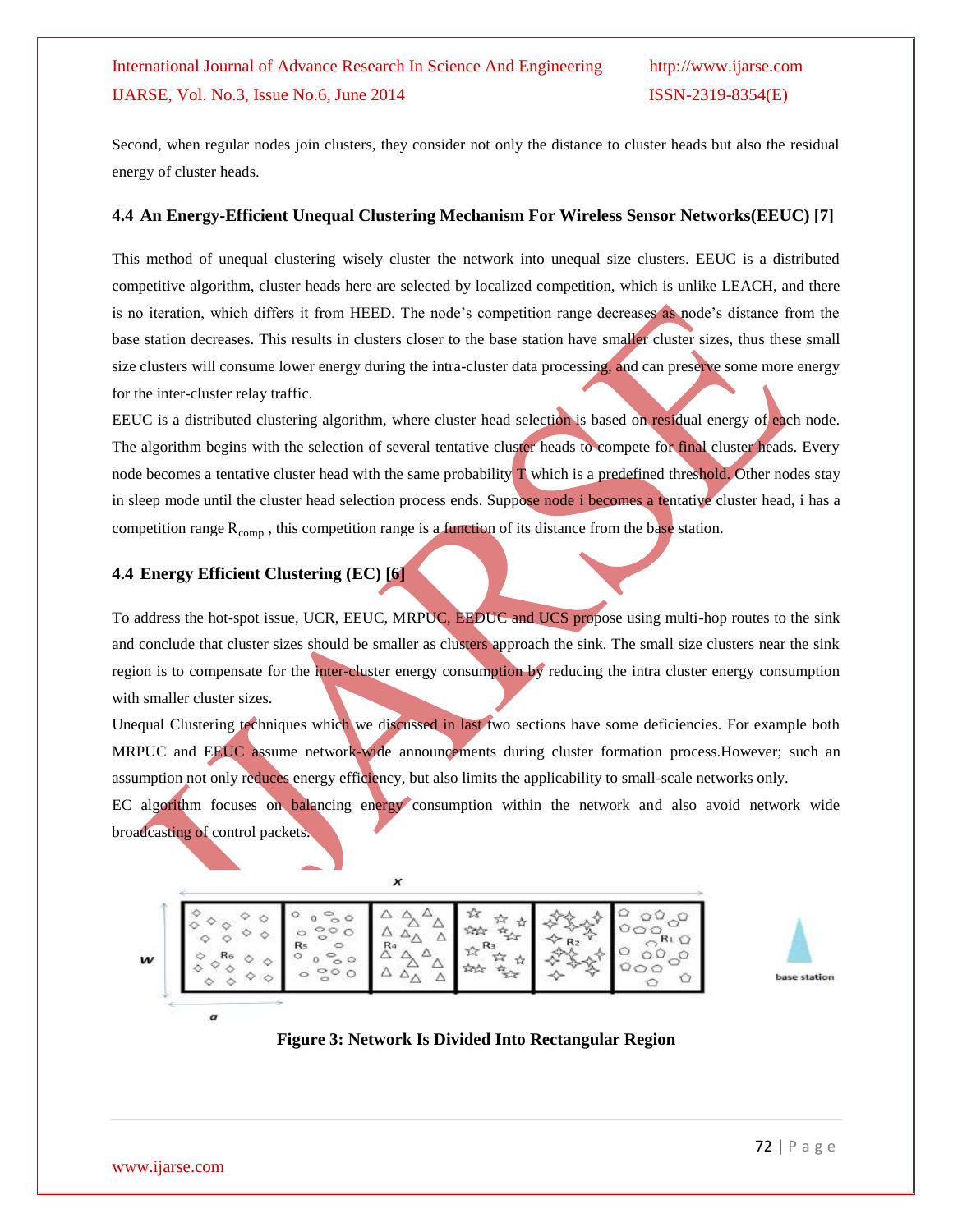The rate of energy consumption of nodes in a particular region is approximately equal with this the lifetime of nodes in a particular region same and is denoted by  $\tau(i)$ . EC algorithm targets to equalize the lifetime of all regions and to maintain equal energy levels at all regions throughout the lifetime of WSN.

#### **How to iterate L:**

The equation (*i*) = L turns into a second order polynomial  $AP_i^2 + BP_i + C = 0$ , of  $P_i$ when  $P_K$ ,  $P_{K-1}$ , ...,  $P_{i+1}$  are considered constant. Now because P<sub>i</sub>'s are probability values, the roots of this polynomial should be positive real and have values between 0 and 1. To satisfy this condition the equation  $B \le 2\sqrt{AC}$  must hold by constant coefficients A,B and C. it means, the value of L is iteratively increased in  $\tau(i) = L$  for all i's until we start to get imaginary solutions of  $P_i$ 's and stop at the largest non-imaginary set of solutions.

#### **Cluster head selection:**

After the calculation of CH probabilities for each region the cluster head selection process begins.Cluster formation is performed as a distributed algorithm at the beginning of each data collection round, DCR. This involves election of CH nodes among a set of candidates followed by node-CH associations.

#### **V ADVANTAGES**

Open space can provide community members with larger recreation areas and create a sense of openness that many people desire. Open space can benefit the environment by providing habitat for wildlife, naturally filtering storm water, reducing storm water runoff from impervious surfaces and protecting the natural features of site. Linking the open space of several conservation design subdivisions can help develop larger and more effective "environmental corridors" within and between communities. Developers may benefit because these designs usually reduce the costs of site development and increase the market price of individual plots in comparison with traditional subdivisions. These designs can benefit rural areas by reinforcing the policy of maintaining the local rural character that is included in many comprehensive land use plans.

# **VI DISADVANTAGES**

Perhaps most important, local officials, developers and the community may be predisposed toward. Traditional development designs because they are familiar and well understood. An education effort may be necessary to help these groups understand the goals and advantages of cluster development. During the planning phases, lot and home layout may take extra work to ensure that while homes are – Cluster/Conservation development land use planning – Local community located closer together, they still take advantage of the open-space goals of the design. Methods to protect and maintain the open space must be carefully developed, implemented and monitored. Although not necessarily a restricting disadvantages the management of waste water must be carefully, designed for smaller lots. While these disadvantages should be acknowledged and addressed, none should preclude the use of cluster development.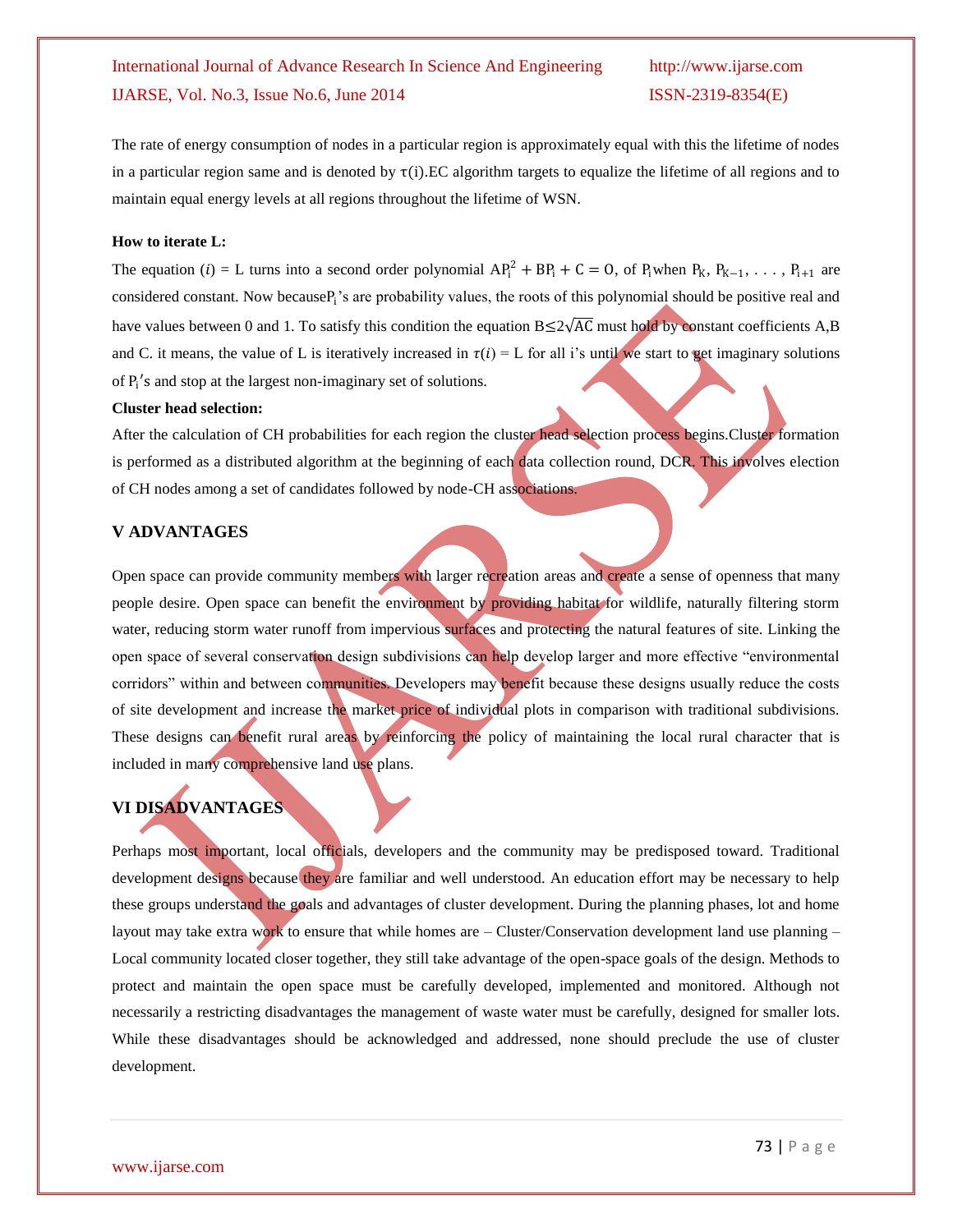#### **VII CONCLUSION**

Clustering is widely used approach for large scale sensor networks for the efficient management of topology of the network and to reduce the communication overhead. clustering exploit data aggregation which reduces the amount of data for transmission and consequently increases the lifetime of the network. A number of clustering algorithms have been devised and some are reviewed in this review paper. This paper focused mostly on distributed unequal clustering algorithms, because they are more suitable for large-scale sensor networks. However, the energy consumption in forming clusters and maintaining them is still high; the compelling challenges for existing clustering algorithms are how to schedule intra-cluster and inter-cluster communication so that the resulting data communication overhead could be reduced, how to compute the optimal cluster size, how to calculate the optimal frequency for rotating the role of cluster head among nodes in order to maximize lifetime of the sensor network.

In this paper, first we discussed an energy efficient multi-hop data routing mechanism also known as reactive routing. Second, we discussed the clustering mechanism of some well-known clustering approaches. Finally, a comparison is carried out among these algorithms, in terms of their SOP, no of messages transmitted and effect of varying node density and network parameters.

#### **REFERENCES**

- [1] A. A. Abbasi and M. Younis, "A survey on clustering algorithms for wireless sensor Networks," Computer Commun., vol. 30, pp. 2826–2841,2007.
- [2] W. B. Heinzelman, A. P. Chandrakasan, and H. Balakrishnan, "An application- specific protocol architecture for wireless microsensor networks," IEEE Trans. Wireless Commun., vol. 1, no. 4, pp. 660– 670,Oct. 2002.
- [3] O. Younis and S. Fahmy, "HEED: a hybrid, energy-efficient, distributed clustering approach for ad hoc sensor networks," IEEE Trans. Mobile Comput., vol. 3, no. 4, pp. 366–379, 2004.
- [4] B. Gong, L. Li, S. Wang, and X. Zhou, "Multihop routing protocol with unequal clustering for wireless sensor networks," in Proc. CCCM, 2008, pp. 552-556.
- [5] D. Wei, Y. Jin, S. Vural, K. Moessner, and R. Tafazolli, "EC supporting materials," http://epubs.surrey.ac.uk.
- [6] D. Wei, Y. Jin, S. Vural, K. Moessner, and R. Tafazolli, "An Energy-Efficient Clustering Solution for Wireless Sensor Networks," IEEE Trans. Wireless communications., vol. 10, no. 11, pp. 3973-3983, 2011.
- [7] C. F. Li, M. Ye, G. Chen, and J. Wu, "An Energy-Efficient Unequal Clustering Mechanism for Wireless Sensor Networks," IEEEInternational Conf. Mobile Adhoc and Sensor Systems, pp. 8, Nov. 2005.
- [8] S. Lee, J. Lee, H. Sin, S. Yoo, S. Lee, J. Lee, Y. Lee, and S. Kim, "An energy-efficient distributed unequal clustering protocol for wireless sensor networks," in Proc. PWASET, Dec. 2008, pp. 1274–1278.
- [9] G. Chen, C. Li, M. Ye, and J. Wu, "An unequal cluster-based routing protocol in wireless sensor networks," Wireless Networks, pp. 193–207, Apr. 2007.